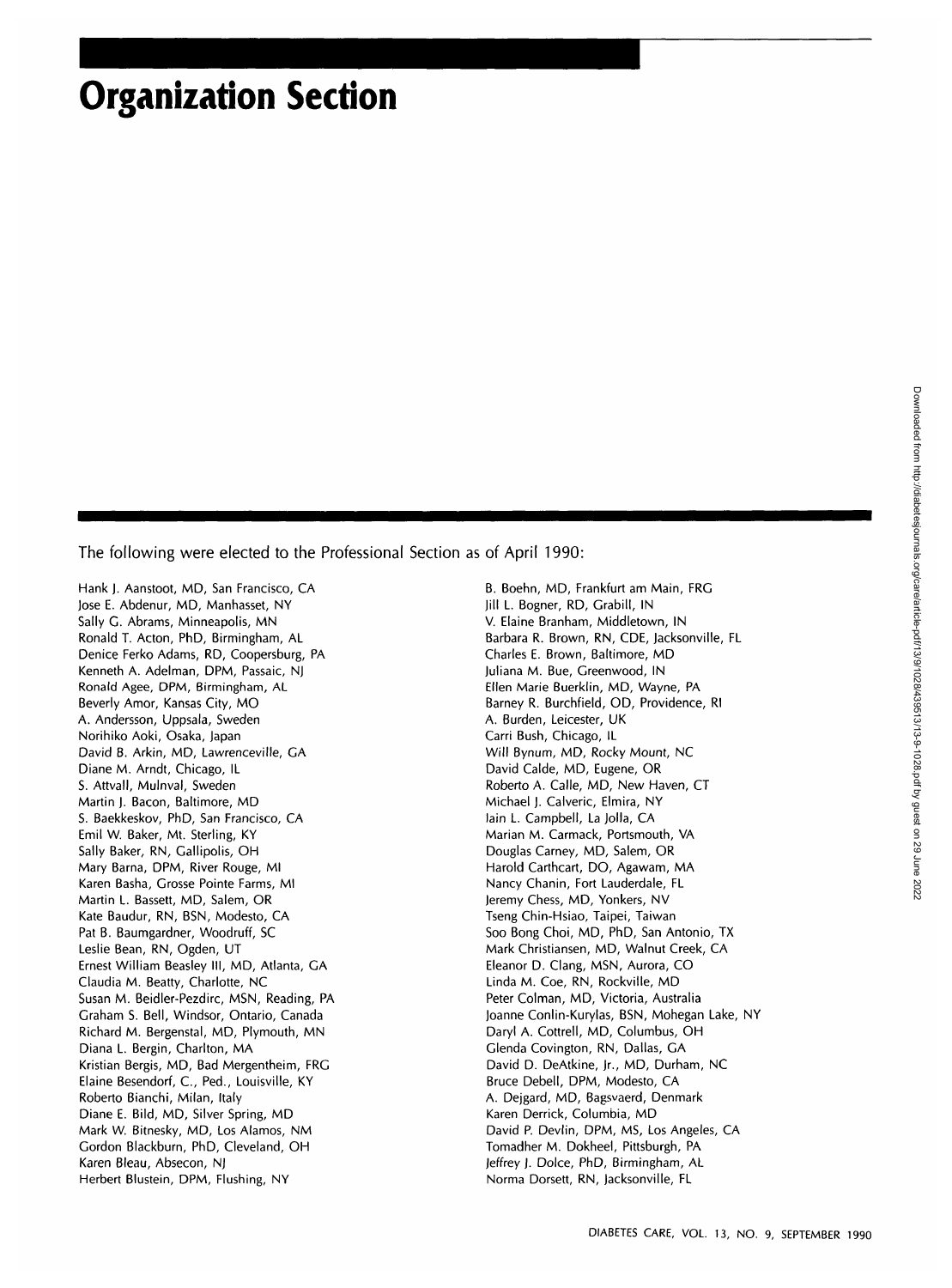Betty Marie Drees, MD, Kansas City, MO Janet R. Duba, BSN, Seward, NE Deborah Duke, RN, Flushing, NY Jan P. Edmunds, RN, CDE, Hueytown, AL Josephine M. Egan, Charlottesville, VA Pamela Y. Enns, BSN, North Augusta, SC K. Falholt, Bagsvaerd, Denmark Karen Fenocchi, RN, Scranton, PA Michael D. Fili, MD, Miami, FL James W. Findkling, MD, Milwaukee, Wl Liselotte A. Fleming, Newark, NJ Roanne E. Flom, OD, Baltimore, MD Erin E. Foster, BSN, San Diego, CA Albert Frank, Fresno, CA Robert Friedman, New York, NY Shigeki Fujii, MD, PhD, Kobe, Japan Linda Christine Gallagher, BSN, RN, Essington, PA Deborah L. Galuk, Huntington, WV Jan W. Garber, PhD, Round Lake, IL Pedro Garcia-Hernandez, MD, Laredo, TX H. Rex Gaskins, Bar Harbor, ME Cesare Gaspari, DPM, New York, NY Karen F. Giardino, MD, Shaker Heights, OH J. Girard, PhD, Meudon, France Pamela V. Goebel, Webster, TX Anne Carol Goldberg, MD, St. Louis, MO Julia R. Goodden, BSN, Burke, VA Sarojini Gore, RD, MS, CDE, McLean, VA Vicki B. Graf, RD, Carmichael, CA Darleen G. Gray, Rio Rancho, NM Terin Guinn, RN, Seattle, WA David Gusdert, Milpitas, CA Steven V. Guzak, Jr., Seattle, WA Diane Hall, Orlando, FL Elaine M. Hammes, Sigourney, IA Alice Anne Harsh, BSN, Albuquerque, NM Michele R. Haselhuhn, BSN, RN, Ann Arbor, Ml Linda Hawes, MD, Rocky Mount, NC R. Heine, MD, PhD, Amsterdam, Netherlands Jan Erik Henriksen, MD, Odense, Denmark Pat Herje, MSN, Madison, Wl Robert D. Hoeldtke, Philadelphia, PA Ghassan Y. Hommos, MD, West Warwick, Rl Fred Hook, Buffalo, NY Fumihiko Horio, PhD, Nagoya, Japan D. Horrobin, MD, PhD, Guilford, UK Raymond Steve Hoyt, Santa Barbara, CA Caroline M.S. Hsiao, Wilmington, DE Linda G. Humes, BSN, Marietta, GA Robert K. Hutchins, MD, Cincinnati, OH Michiharu Ikawa, Kanagawa, Japan A. Inui, Kobe, Japan Richard Jackson, MD, Boston, MA Paul L. Jameson, RN, Atlanta, GA H.U. Janka, Bremen, FRG Emmanuel C. Javier, MD, New Britain, CT T. Douglas John, DPM, Boston, MA Jolene L. Johnson, MD, Aurora, CO Ronald Johnson, MD, Seattle, WA Dan Jones, DPM, Dallas, TX James LaVerne Justice, MD, Dubuque, IA Nicholas Kafoglis, MD, Bowling Green, KY Anoop Kapoor, MD, Stonybrook, NY K. Kawai, MD, PhD, Ibaraki, Japan David Kayne, MD, Northridge, CA Beverlee A. Kell, RD, San Jose, CA

Sheryl Kempkes, Glendora, CA Deborah Kennedy, Crockett, TX Paul Khan, Mamaroneck, NY Kaichi Kida, MD, PhD Kristine King, Pittsburgh, PA John W. Knarr, MD, FACP, Pulaski, VA Howard Kolodny, MD, Great Neck, NY N. Krish Krishnan, PhD, Bethesda, MD Ashok Kumar, MD, Glen Ellyn, IL Susan A. Kumar, RN, Modesto, CA Michael Labrosse, Minneapolis, MN M. Landin-Olsson, MD, PhD, Malmö, Sweden Linda F. Larson, RN, Iowa City, IA Jodi Lavin-Tompkins, Durham, NC Anne Marie Lee, MD, Macon, GA S. Lee, MD, Seoul, South Korea Yann-Jinn Lee, Cleveland, OH John F. Lefebvre, MD, Seattle, WA J. Lefloch, MD, Creteil, France William J. Lehrich, DPM, San Leandro, CA Solveig Leifsen, Sednioggne, Norway Cynthia Campbell Leigh, MD, Neenah, Wl Melinda Leighton, RN, Dover, NH Martin A. Lenoci, DPM, Melbourne, FL Craig J. Leong, MD, Oakland, CA Yin Liang, MD, Philadelphia, PA Wemara Lichty, PhD, Norfolk, VA Barbara Livermore, MD, Sacramento, CA Jack E. Long, MD, Los Angeles, CA Pamela M. Lorenz, Williamsburg, VA Joan Loudy, BSN, MSN, Orwigsburg, PA Jennifer Lovejoy, Atlanta, GA Mary Lowry, RN, CDE, Ridgewood, NJ Richard Mack, DO, Philadelphia, PA Marcia Madsen-Pever, RN, CDE, Puyallup, WA Martin A. Mainster, MD, Kansas City, KS Mark Majeski, DPM, Toms River, NJ Takashi Maki, MD, PhD, Boston, MA Raymond L. Marecek, MD, Sherwood, AR Margaret C. Marinelli, RD, Mineola, NY Granic Mate, MD, Zagreb, Yugoslavia Masafumi Matsuda, MD, Yamaguchi, Japan Julie A. Matsumoto, RD, Los Angeles, CA Kathie McCatherine, Bath, ME Michael T. McDermott, MD, Aurora, CO Denise McGowan, MD, Garden City, NY Christine McGuire, Bremerton, WA Adelyn McKenzie, RN, Charleston, SC John M. McMahan, Charlotte, NC Cecily McNeil, RN, San Diego, CA Ruth B. Melendez, RD, Orlando, FL Laurie Meyer, RN, FNP, Marshfield, Wl Terri Miller, RN, CDE, El Toro, CA Roberta E. Mills, RN, Burlington, MA I. Miwa, PhD, Nagoya, Japan Chet S. Monder, MD, St. Louis, MO Sandra Moree, LPN, Vero Beach, FL Antonio Morgado, MD, Elizabeth, NJ Laura Mularz, MSN, Plainfield, NJ Carolyn Nasca, Germantown, TN P. Darrell Neufer, Greenville, NC Robert Newman, MD, Silver Spring, MD J. Nielsen, PhD, Gentofte, Denmark Rebecca Noble, RN, Vero Beach, FL Richard J. Noble, DPM, Parkville, MD Deborah L. Nowack, RN, CDE, Durham, NC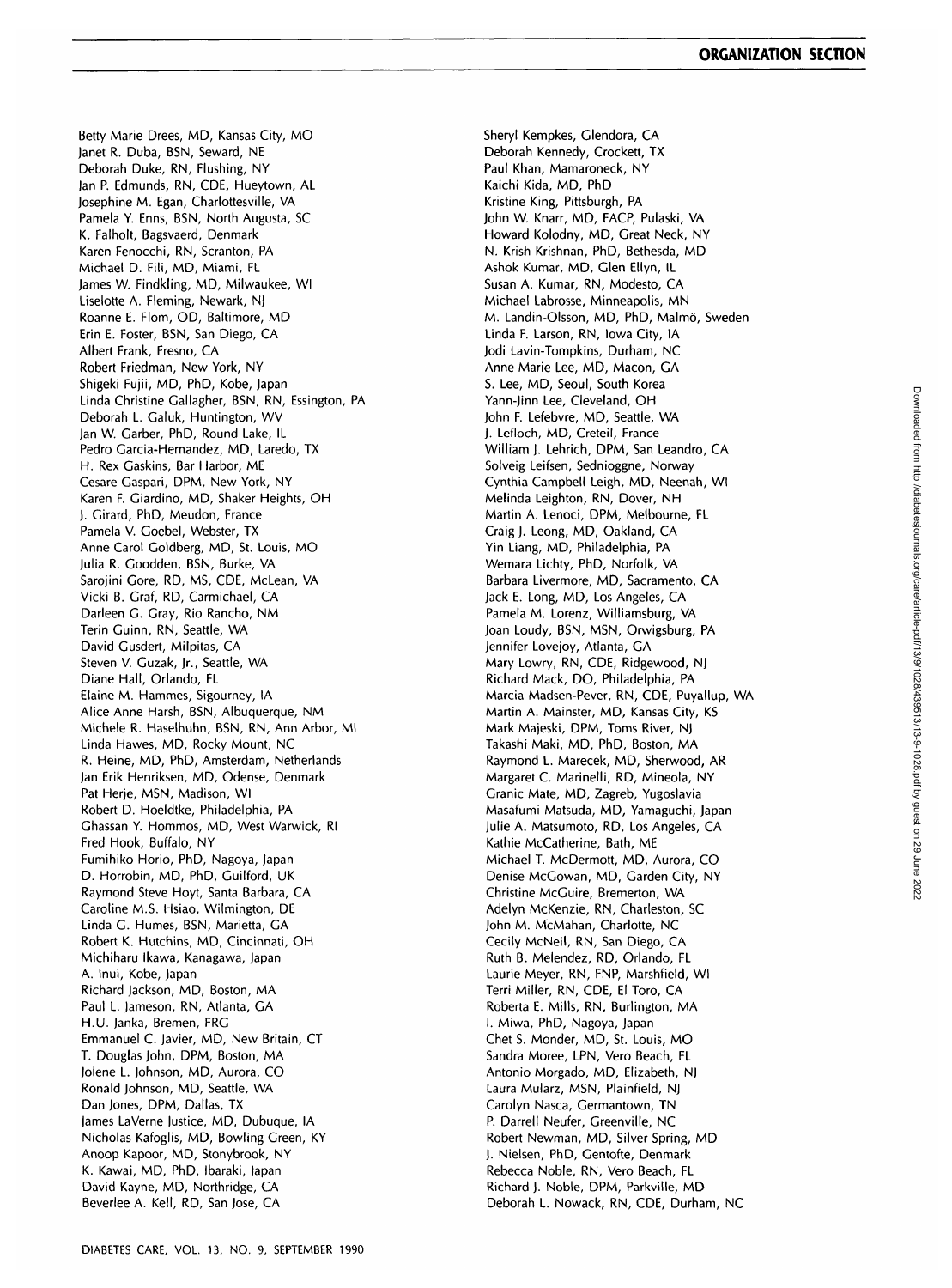#### **ORGANIZATION SECTION**

Michael Nurick, Gainesville, FL A. Nygren, MD, Stockholm, Sweden Timothy D. O'Brien, DVM, PhD, St. Paul, MN David D. O'Hara, MD, Everett, WV Robert H. Olson, MD, Wheat Ridge, CO Janet M. O'Toole, MS, RD, Allendale, NJ Gail M. Overton, Albuquerque, NM Casey J. Page, MD, Knoxville, TN Matthew A. Parmenter, DPM, Bloomington, IN Laurie Parsio, RD, Roseburg, OR Claudia Pate, BSN, Bel Air, MD Walter J. Pedowitz, MD, Linden, NJ Lawrence Perlmuter, PhD, Brookline, MA J. Peters, MD, Cardiff, UK Louis Harry Philipson, MD, PhD, Chicago, IL Gary Marc Phillips, MD, Bethesda, MD Linda G. Phillips, MD, Galveston, TX Peggy Phipps, RN, Memphis, TN Melvin P. Platt, DDS, North Miami Beach, FL John H. Powell, Harrisburg, PA Shirley K. Powell, RD, Redding, CA Sandra Puczynski, RN, MS, Pittsburgh, PA Ellen Smith Quails, Des Moines, IA Ronit Rafaeloff, PhD, San Francisco, CA Linda Raftery, BSN, Wellesley, MA Sheryll Ramsey, Tulsa, OK Lawrence T. Reese, MD, FACS, North Miami Beach, FL Bobi Rehberger, RN, CDE, Ferndale, WA Gayle E. Reiber, PhD, Charlotte, NC Eva Pia Reich, New Haven, CT Jane E.B. Reusch, Denver, CO Nancy M. Reyes, RN, Mission, TX Sara Rister, RN, Panama City, FL Ronald A. Robins, DPM, Houston, TX Kathy Robinson, Apex, NC James Rook, MD, Stockton, CA Barry C. Ross, PhD, Santa Ana, CA Clifford Rouder, MS, RD, Ventura, CA Joseph L. Rowey, OD, Woonsocket, Rl Phillip H. Rubzyk, MD, Narberth, PA Gwendolyn G. Ruhlman, BSN, Stone Mountain, GA Barbara A. Ryan, RN, CDE, Douglaston, NY Sara M. Ryan, RN, CDE, Independence, MO Linda Sakiewicz, Durham, NC Joanne M. Samaras, Oklahoma City, OK Magaly Santos, MD, Monterrey, NM Marc Sarnow, Keeseville, NY Kathleen Sue Scheid, Owatonna, MN Stephen Schultz, PhD, Monterey, CA Paul S. Schwartz, DPM, Walnut Creek, CA Beverly Seagren, Harlingen, TX Kathryn Sen, Schenectady, NY Cindy M. Setum, PhD, Crystal, MN Eugene Shapiro, Brooklyn, NY Peter Shepherd, PhD, Boston, MA Isaac H. Shohet, MD, Flushing, NY Linda Siminerio, Pittsburgh, PA Carolyn J. Smith, PhD, Bethesda, MD Sheryl Snapp, Coos Bay, OR Douglas Owen Sobel, MD, Washington, DC Nancy C. Stapp, Leeds, AL Roger Start, Toledo, OH Steven Steinschriber, MD, Los Angeles, CA Kelly Stevenson, DPM, New Martinsville, WV Sarah Hunt Storey, RN, Orlando, FL Lawrence E. Stramm, PhD, Indianapolis, IN

Eli S. Strand, Tuckahoe, NY Wanda Stutzman, RN, Franklin, IN Amira Sufan, MSN, Beech Grove, IN Georgia A. Summers, MSN, Skandia, Ml Joaqueline Tank, CDE, Wheaton, IL Diana L. Telg, Houston, TX Kelly H. Thomann, DO, Croton on Hudson, NY Jacqui Thompson, RN, BSN, San Diego, CA Makoto Tominaga, MD, Yamagata, Japan Lani Tsai, RN, CDE, Bellevue, WA Satoru Tsujii, MD, PhD, Osaka, Japan Robyn L. Tyler, RN, Huron, SD Allan Vaag, MD, Copenhagen, Denmark Mary A. Vaccarello-Cruz, MD, Gainesville, FL Walter J. Vallejo, MD, La Crosse, Wl L.R. Vance, II, Lubbock, TX Yvonne E. Vaucher, MD, San Diego, CA Clare Vetler, RN, Georgetown, OH K. Vetvik, MD, Mandal, Norway Bernard A. Vierra, Lafayette, LA Rochelle S. Villaneuva, MD, Torrance, CA Josephine P. Waltman, Rolla, MD Doris Wang, Stephen, MN Keith L. Wapner, MD, Philadelphia, PA Joseph A. Ward, San Antonio, TX Candace Wason, BSN, Birmingham, AL Nicholas Webster, PhD, San Diego, CA Julie B. Weiner, BSN, Baltimore, MD Steven P. Weinstein, MD, PhD, Hartsdale, NY Rosemarie Welchert, BSN, Tucson, AZ Mark R. Wilford, MD, Altoona, PA Bertha R. Williams, BSN, Durham, NC Sharon E. Wilson, RN, Trenton, Ml David R. Wininger, Decatur, GA Andrea Lee Witt, RN, CDE, Clinton, IA D. Andrew Wolfe, DPM, San Francisco, CA Kathy Wolter, RN, Omaha, NE Grobin Wulf, MD, Toronto, Ontario, Canada Sandra Wunderlich, MSN, Fountain City, Wl S. Yokoh, MD, PhD, Osaka, Japan Wei-Ren Zhang, PhD, Brookline, MA Irene Zide, MD, Far Rockaway, NY Mali Ziglari, BSN, Chanute, KS

# **ADA EVENTS**

# **FUTURE MEETINGS**

51st Annual Meeting: 21-28 June 1991, Washington Convention Center, Washington, DC.

# **CLINICAL EDUCATION PROGRAM (CEP)**

Funded by an educational grant from The Upjohn Company, ADA's new Clinical Education Program (CEP) "Managing Diabetes in the 1990s" focuses on helping physicians gain a better understanding of how to manage the diabetic patient, including treatments that may delay or avoid diabetic complications. The 3.5-hour seminars are specifically designed for primary-care physicians. Attendees will receive Continuing Medical Education credits. ADA affiliates will conduct aoproximately 100 CEP seminars during the coming year. The following CEP programs have been scheduled.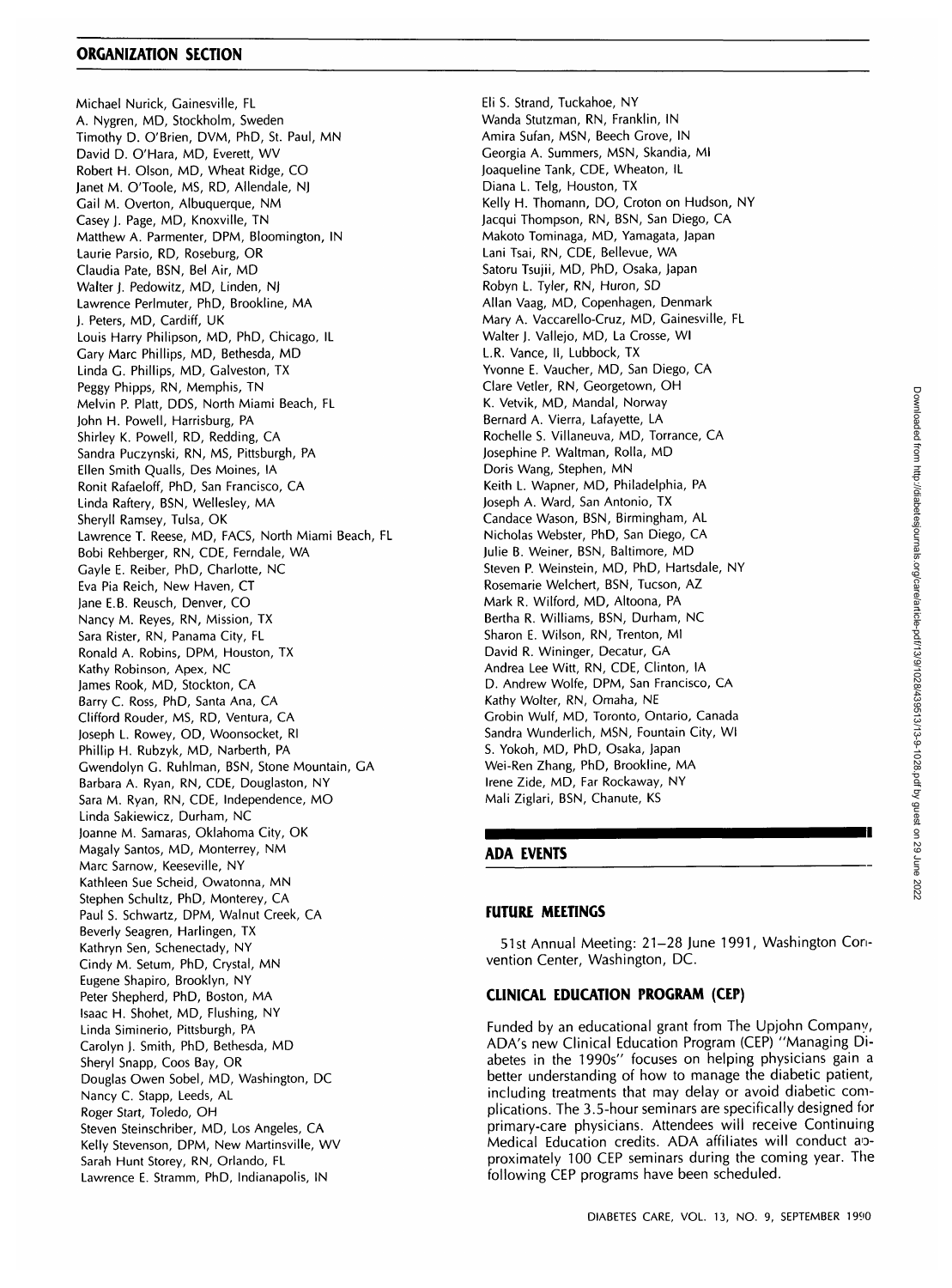Missouri Affiliate—13 September 1990, Kansas City. Hawaii Affiliate—14 September 1990, Honolulu. Georgia Affiliate—15 September 1990, Callaway Gardens. Washington Affiliate—15 September 1990, Seattle. Alabama Affiliate—20 September 1990, Tuscaloosa. Kentucky Affiliate—26 September 1990, Louisville. Texas Affiliate—28 September 1990, San Antonio. Connecticut Affiliate—5 October 1990, Middletown. Maryland Affiliate—6 October 1990, Baltimore. Massachusetts Affiliate—24 October 1990, New Bedford. Indiana Affiliate—3 November 1990, Indianapolis. Washington, DC, Affiliate—3 November 1990. Delaware Affiliate—6 November 1990, Wilmington. Michigan Affiliate—13 November 1990, Dearborn.

For more information, contact your local ADA affiliate or Dr. Michael Stolar, Vice President, Scientific Affairs, ADA National Service Center, 1660 Duke Street, Alexandria, VA 22314. Tel.: (703) 549-1500 or 800-232-3472, ext. 360.

# **DIABETES EDUCATION UPDATE**

The Wichita State University, Division of Continuing Education; the ADA Kansas Affiliate; the University of Kansas School of Medicine, Wichita; and the Diabetes Treatment Center at St. Joseph Medical Center, Wichita, will sponsor "Diabetes Education Update," an intensive workshop and clinical practicum for nurses and dietitians 17-21 (didactic) and 24-28 (practicum) September 1990. The workshop will be held at the Hilton Inn East, Wichita, Kansas, and the cost is \$300 per person. For more information, contact Phillis Clampitt, The Wichita State University, Division of Continuing Education, Wichita, KS 67208-1595. Tel.: (316) 689-3726.

#### **NATIONAL CONFERENCE ON DIABETES AMONG MEXICAN AMERICANS**

The ADA Texas, California, New Mexico, Arizona, Colorado, and Nevada Affiliates; the Texas Diabetes Council and Department of Health; and the Centers for Disease Control are cosponsoring a national conference on diabetes among Mexican Americans 27-28 September 1990 in San Antonio, Texas. The conference will cover such topics as a review of epidemiology and research, current trends in research, the effect of cultural perspectives of the Mexican-American population on health issues and chronic disease, clinical program models, and current perspectives in health promotion and disease prevention. Guest speakers will include Dr. Frank Vinicor of the Centers for Disease Control and Henry Cisneros, former mayor of San Antonio. For more information, contact Barbara Lau, ADA Texas Affiliate, 8140 North Mopac, Building 1, Suite 130, Austin, TX 78759. Tel.: (512) 343-6981.

# **I5TH ANNUAL PROFESSIONAL SYMPOSIUM FOR PHYSICIANS AND HEALTH-CARE PROFESSIONALS**

The ADA North Dakota Affiliate will hold its 15th annual professional symposium for physicians and other health-care professionals titled "The Highs and Lows of Diabetes" on 26 October 1990 in Grand Forks, North Dakota. The program will feature speakers and in-state diabetes experts. For more information, contact Mary Ann Keller, RN, MS, CDE, Executive Director, ADA North Dakota Affiliate, P.O. Box 234, Grand Forks, ND 58206. Tel.: (701) 746-4427.

# **38TH ANNUAL SYMPOSIUM OF CLINICAL SOCIETY OF ADA NEW YORK DOWNSTATE AFFILIATE**

The ADA New York Downstate Affiliate will hold its 38th annual symposium 27 October 1990 in New York City at the New York University Medical School. The program will include guest speakers and the Herman O. Mosenthal Memorial Lecture. For more information, contact the ADA New York Downstate Affiliate, 505 Eighth Avenue, New York, NY 10018. Tel.: (212) 947-9707.

# **UNIVERSITY OF PENNSYLVANIA SYMPOSIUM ON DIABETIC COMPLICATIONS**

The ADA Greater Philadelphia Affiliate is cosponsoring the "University of Pennsylvania Symposium on Diabetic Complications," 10 November 1990, at the University of Pennsylvania, Philadelphia. The symposium will focus on various clinical and basic science aspects of diabetic complications. For more information, contact Mahin Khatami, PhD, Department of Ophthalmology, Sheie Eye Institute, 51 North 39th Street, Philadelphia, PA 19104. Tel.: (215) 662-8037/8712.

# **MULTIDISCIPLINARY SYMPOSIUM ON DIABETIC FOOT**

The University of Texas Health Science Center at San Antonio and the ADA Texas Affiliate are cosponsoring a symposium on the diabetic foot, 8-9 December 1990, at the Hyatt Regency on the River, San Antonio, Texas. The symposium will take a multidisciplinary approach and focus on practical treatment of the diabetic foot and foot-care research trends. For more information, contact Susan Duncan, Continuing Education Department, The University of Texas Health Science Center at San Antonio, 7703 Floyd Curl Drive, San Antonio, TX 78284. Tel.: (512) 567-4444.

# **OTHER EVENTS**

# **14TH IDF CONGRESS**

The International Diabetes Federation will hold its 14th Congress, 23-28 June 1991, at the Washington Convention Center in Washington, DC. The program will include scientific and clinical sessions covering such topics as clinical care, healthcare delivery, education, public awareness, fund raising and volunteerism, association management, government and association relations, and youth services. Preliminary registration forms are available. The deadline for submission of abstracts is 21 September 1990. For more information, write to Linda Cann, American Diabetes Association, 1660 Duke Street, Alexandria, VA 22314. Tel.: (703) 549-1500, ext. 281; or 1- 800-232-3472, ext. 281.

#### **TRAVEL GRANT DEADLINE FOR 14TH IDF CONGRESS**

The deadline for receipt of travel grant applications for the 14th IDF Congress has been extended until 28 September 1990. The IDF Congress will be held 23-28 June 1991 in conjunction with the ADA 51st Annual Meeting and Scientific Sessions. For more information and an application, contact the Travel Grants Committee, American Diabetes Association, 1660 Duke Street, Alexandria, VA 22314.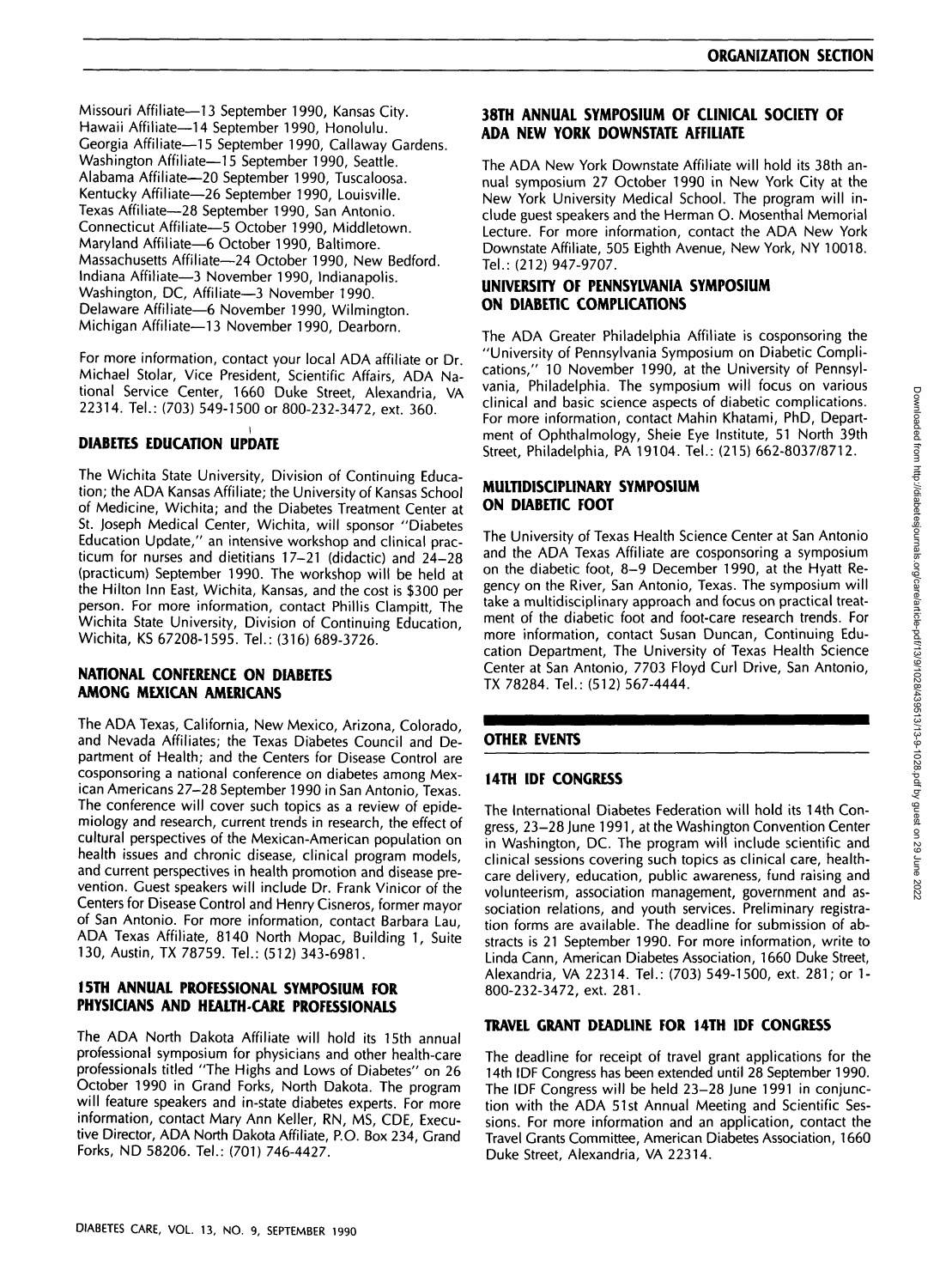# **INTERNATIONAL CONFERENCE ON DIABETES AND AMERICAN INDIANS**

ADA; the Native American Research and Training Center; the Indian Health Service; the International Diabetes Center; the Assembly of First Nations; the Canadian Diabetes Association; and the Medical Services Branch, Health and Welfare Canada are cosponsoring an international conference on diabetes among American Indians, 7-9 November 1990, in Minneapolis, Minnesota, at the Holiday Inn-Downtown. The conference will cover such topics as establishing and providing effective care programs, development and implementation of model community diabetes programs, and standards of care and health education recommended for American Indians with diabetes. The program will include speakers from reservation communities and hospitals throughout Canada and the U.S. For more information, contact Dr. Robert Young, NARTC, 1642 East Helen Street, Tucson, AZ 85719, Tel.: (602) 621-5560, or Virginia Toulouse, Assembly of First Nations-Diabetes Conference, 47 Clarence Street, 3rd Floor, Atrium Building, Ottawa, Ontario K1N 9K1, Canada, Tel.: (613) 236-0673.

# **8TH INTERNATIONAL BEILINSON SYMPOSIUM ON PREDIABETES**

The 8th International Beilinson Symposium on Prediabetes will be held 20-25 October 1991 in Jerusalem, Israel. Among the topics to be discussed are genetic and environmental risk factors for IDDM, immunological and biochemical markers of pre-IDDM, prediabetes screening, planning and use of surveys for prediabetes, psychological aspects of prediabetes, the benefits and risks of various therapeutic approaches in prediabetes, and design of future collaborative studies. For more information, contact the Secretariat, 8th International Beilinson Symposium, P.O. Box 50006, Tel Aviv 61500, Israel. Tel.: 972-3-654571. Telex.: 341171 KENS IL. Fax.: 972-3-655674.

# **INDIA-USA SYMPOSIUM AND WORKSHOP ON ENDOCRINOLOGY, METABOLISM, AND DIABETES**

The All India Institute of Medical Sciences will hold an international symposium on endocrinology, metabolism, and diabetes, EMD—90, 27-31 December 1990, in New Delhi, India. Among the topics to be discussed are diabetes mellitus, pediatric and reproductive endocrinology, bone, mineral, and lipid metabolism. For more information, contact Dr. N. Kochupillai, FAMS, EMD—90, Department of Endocrinology, Metabolism, and Diabetes, All India Institute of Medical Sciences, New Delhi—110029, India.

#### **ADA GRANTS AND AWARDS**

# **FEASIBILITY GRANTS**

These grants provide up to \$40,000/yr for 2 yr for new and innovative diabetes research. The funds are to be used for

equipment, supplies, and salary for technical assistance. Established diabetes investigators must propose marked departures from current research. Investigators in other fields are encouraged to apply their expertise to diabetes research. Applicants must be U.S. citizens or permanent residents and be members of U.S. university-affiliated institutions or equivalent within the U.S. or U.S. possessions. Application deadline is 1 February 1991 for funding beginning 1 July 1991.

## **RESEARCH AND DEVELOPMENT AWARDS**

These awards provide a maximum of \$65,000/yr for 3 yr to support young investigators with 2-5 yr of postdoctoral research experience. The funds support an investigator's salary and research program and enable the investigator to initiate an independent research effort that will lead to future longterm research funding. Applicants must be U.S. citizens or permanent residents and hold independent faculty positions at U.S. university-affiliated institutions within the U.S. and U.S. possessions. Application deadline is 1 February 1991 for funding beginning 1 July 1991.

# **MEDICAL STUDENT RESEARCH FELLOWSHIP PROGRAM**

These awards provide \$25,000/yr for 5 yr to accredited U.S. medical schools to support training of medical students. Selected students must be U.S. citizens or permanent residents in good standing who have completed at least 1 yr of medical school. Application deadline is 14 September 1990 for 1 January 1991 funding.

# **MENTOR-BASED POSTDOCTORAL FELLOWSHIP PROGRAM**

These awards, in the amount of \$30,000/yr for 3 yr, are given to support a postdoctoral fellow working with an established diabetes investigator. The investigator must be a U.S. citizen or permanent resident and hold an appointment at a U.S. research institution. The fellow must have an MD or PhD degree, no more than 3 yr of postdoctoral research experience, and cannot serve an internship or residency during the award period. Application deadline is 12 October 1990 for 1 July 1991 funding.

## **LIONS CLUB INTERNATIONAL CLINICAL RESEARCH PROGRAM IN DIABETIC EYE DISEASE**

This program supports clinical or applied research in diabetic: retinopathy in the U.S. and abroad. Awards up to \$40,000/ yr for 2 yr will be given to support new treatment regimens, epidemiology, and translation research. In addition, funds will be provided to support the training of foreign investigators in U.S. research institutions, to enable U.S. investigators to conduct training programs in foreign institutions, and to provide equipment for clinical research in diabetic retinopathy. Application deadline is 1 February 1991 for 1 July 1991 funding.

# **CLINICAL RESEARCH GRANT PROGRAM**

Grants of up to \$50,000/yr are provided for 3 yr for studies that directly involve humans. In vitro research on human blood or tissue samples to measure effects of environmentally in